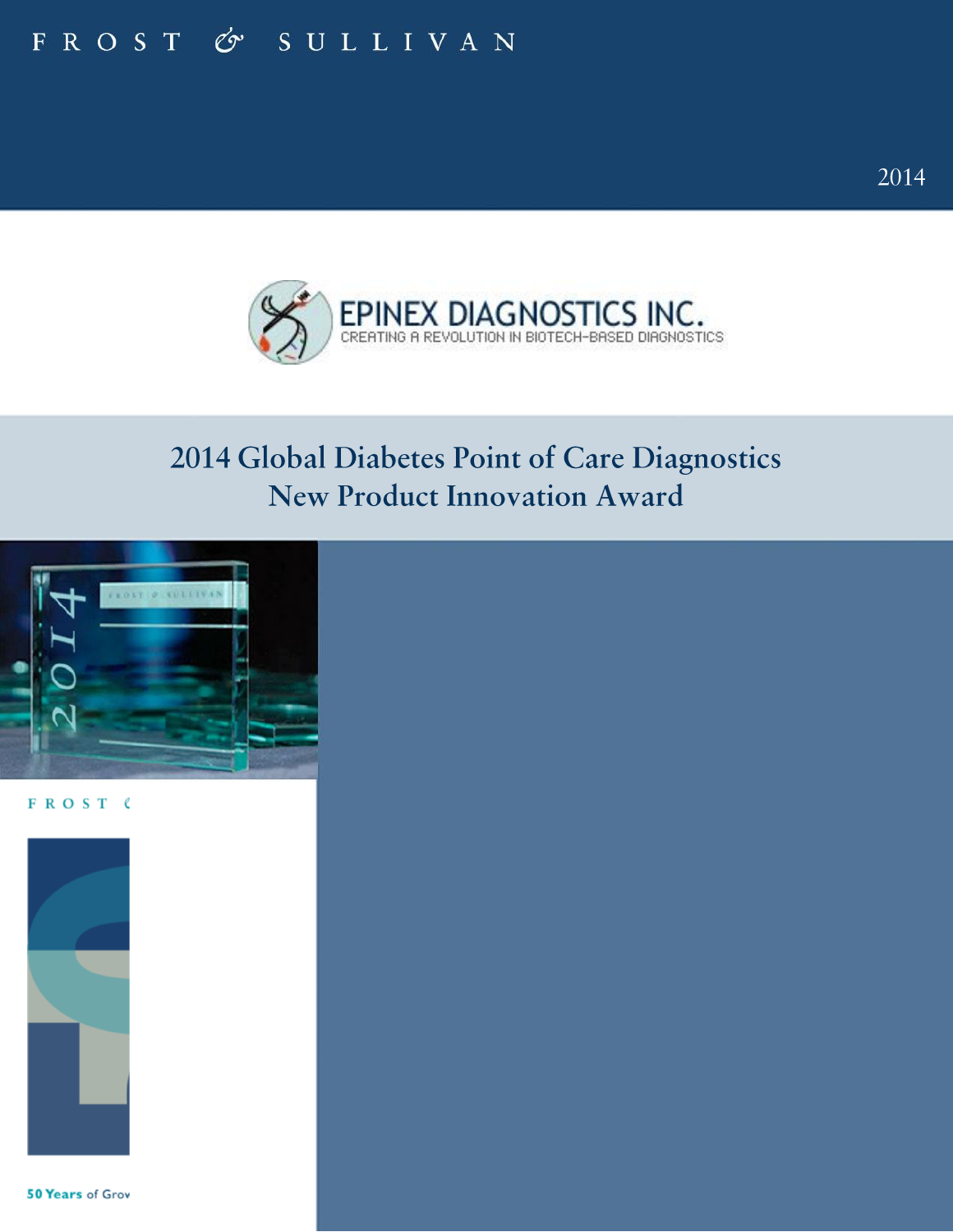# **Contents**

| New Product Attributes and Customer Impact of Epinex Diagnostics5                      |  |  |  |  |  |
|----------------------------------------------------------------------------------------|--|--|--|--|--|
|                                                                                        |  |  |  |  |  |
|                                                                                        |  |  |  |  |  |
|                                                                                        |  |  |  |  |  |
|                                                                                        |  |  |  |  |  |
|                                                                                        |  |  |  |  |  |
|                                                                                        |  |  |  |  |  |
|                                                                                        |  |  |  |  |  |
|                                                                                        |  |  |  |  |  |
|                                                                                        |  |  |  |  |  |
| The Intersection between 360-Degree Research and Best Practices Awards11               |  |  |  |  |  |
|                                                                                        |  |  |  |  |  |
| Best Practices Recognition: 10 Steps to Researching, Identifying, and Recognizing Best |  |  |  |  |  |
|                                                                                        |  |  |  |  |  |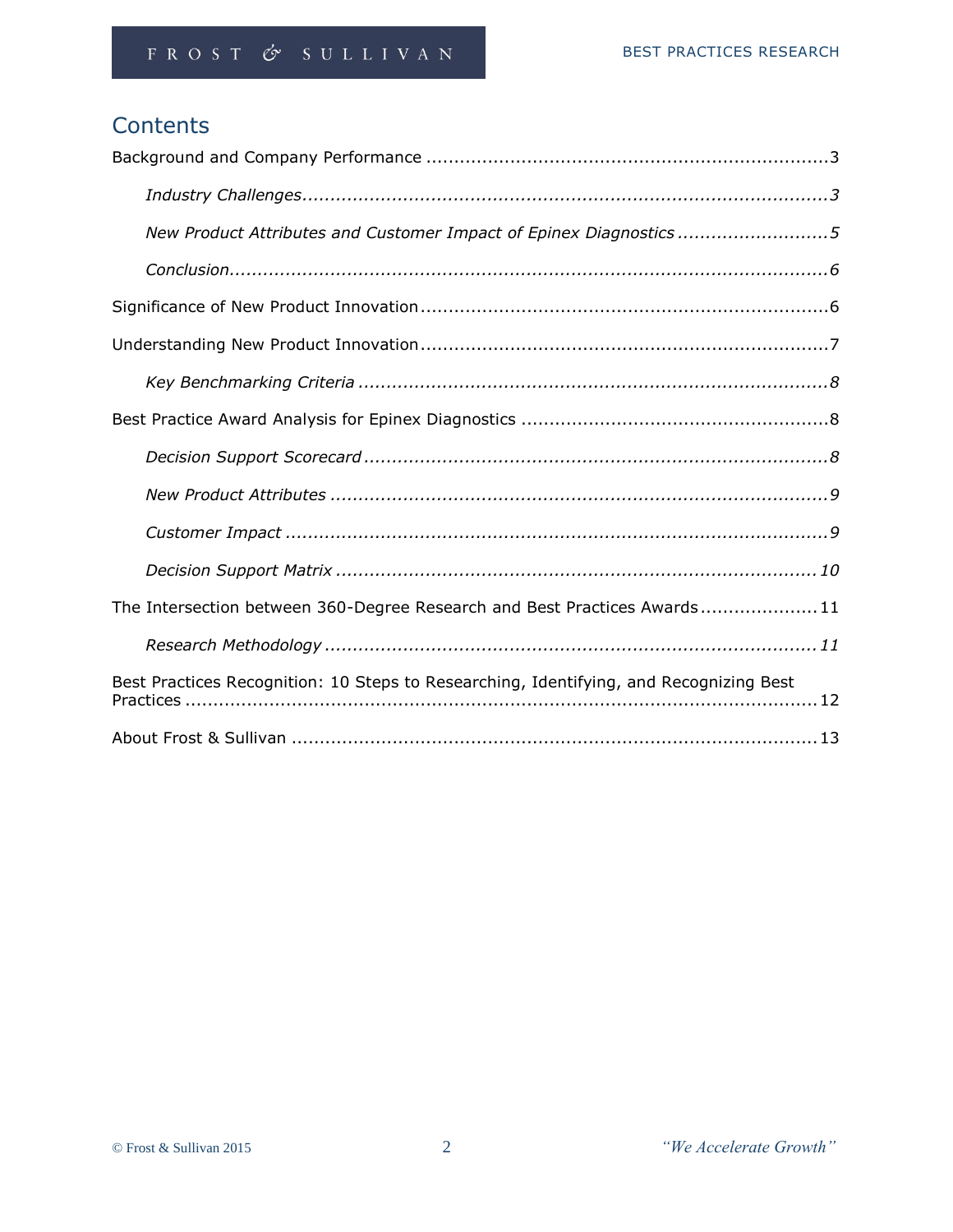# Background and Company Performance

### *Industry Challenges*

With each passing year, the scope of the worldwide diabetes epidemic becomes more evident. According to the International Diabetes Federation ("IDF") there are currently more than 246 million people with diabetes worldwide and that this population will grow to 380 million by 2025. It is estimated that at least 50% of all people with diabetes are unaware of their condition. Diabetes accounts for approximately 5%-10% of a nation's health budget. Diabetes is the fourth-leading cause of death in the United States and seventh globally. Its complications include heart attack, stroke, blindness, kidney failure, and amputation. The enormous potential human and economic costs of the diabetes epidemic are staggering, but the opportunity to reverse the health and financial toll by bringing the epidemic under control also offers great rewards. There is a pressing need for better diabetes management solutions in order to track and diagnose this disease and avoid the human and economic costs of its complications at an early stage.

Diabetics currently monitor their disease through daily self-monitored blood glucose (SMBG) testing and quarterly glycated hemoglobin (HbA1c) testing. While SMBG testing is necessary for type 1 diabetics, SMBG is painful, repetitive, and provides information that is of limited benefit to most type 2 diabetics (90-95% of diabetics). In addition, approximately 75% of type 2 diabetics are non-compliant with prescribed SMBG testing due to the pain and inconvenience of frequent blood glucose testing. Several publications have indicated that the economic benefit related to the use of SMBGs among type 2 diabetics is unclear and its effectiveness as a tool for diabetes management has been widely challenged.

The conventional SMBG meter and test strip market is experiencing heavy price pressure, with over 80 branded meters in the US market. Given that there are heavy reimbursement constraints for mail order pharmacies, the SMBG market reached market saturation in 2013. In addition, digital health technology is now invading this space. Smart phone connectivity and other features, such as cloud and mobile apps, are luring customers to move to innovative meter technologies.

HbA1c, which measure glycated hemoglobin, can only be measured every 3 to 6 months, which allows diabetes to progress unchecked for long periods of time and hinders healthcare providers' ability to rapidly evaluate therapy effectiveness. Studies indicate that point-of-care testing or self-monitoring of HbA1c levels should always be verified with laboratory test results, and that decisions should not be taken in response to results from CLIA-waived point-of-care HbA1c meters.

© Frost & Sullivan 2015 3 *"We Accelerate Growth"* There is an unmet need to control diabetes in a more effective manner. The frequency of available technologies for diabetes monitoring is currently too short (every day) or too long (3–6 months). Studies have also demonstrated that, for type 2 diabetics, both glucose testing and the HbA1c testing have low compliance rates. Given challenges such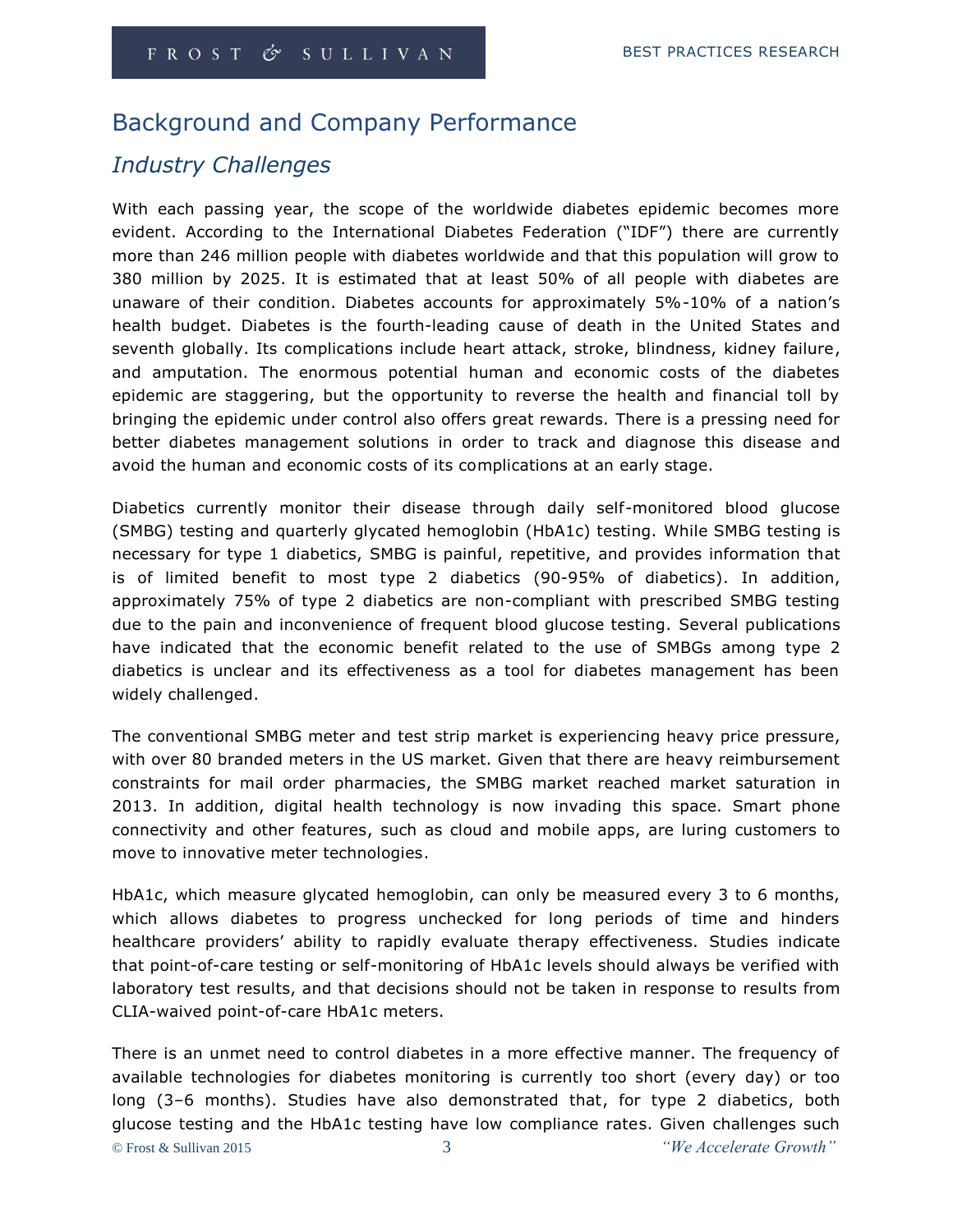as the timeframe of testing, the frequency of testing, and accuracy, alternative biomarkers have been studied that can bridge the gap between the SMBG and A1C tests to manage diabetes.

Glycated albumin (GA), a monthly measurement for glycation, is widely endorsed as the best potential marker for assessing diabetes, and is being used with success in a laboratory setting. Glycated albumin is the ideal analyte to measure short-term glycation, showing protein damage (glycation) that has occurred over the previous 2-3 weeks. Recent research has also pinpointed glycated albumin as one of the principal causes of diabetes complications. What is needed in order to make GA testing available on the scale required to work synergistically with an effective monthly care paradigm is a rapid test for GA that can be easily and cost–effectively used within the healthcare setting and by diabetics at home. Epinex Diagnostics has developed the Epinex G1A™ Rapid Diabetes Monitoring Index Test to fulfill that need.

### *New Product Attributes and Customer Impact of Epinex Diagnostics*

#### **Match to Needs**

According to endocrinologists, glycation is best measured in short intervals, such as within a month's time, rather than having to wait for 3-6 months. Measuring the levels in a shorter time span helps the physician to modify the treatment for the patient, reducing the risk of long-term complications. The G1A™ test fills the gap between daily SMBG and quarterly HbA1c. It provides patients with a better management tool that directly measures damage (glycation) on a monthly basis. Therapeutic feedback can be obtained faster and more consistently compared to HbA1c, but without the inconvenience, cost, and stress associated with SMBG. Monthly glycation monitoring using the G1A™ test may improve diabetics' quality of life and is a superior alternative to the existing diabetes management paradigm. With potential applications in diabetes screening, diagnosis and monitoring, G1A™ test could change the standard of care for up to 95% of the global diabetic population – shifting medical practice away from conventional disease management and focusing it onto preventive care. The G1A™ test has the potential to reduce healthcare costs and improve patient outcomes for diabetics worldwide.

The Epinex G1A™ test measures serum albumin and its glycation at the same time. Albumin is the most abundant plasma protein produced by the liver. Endocrinologists have endorsed glycated albumin as an important, robust marker that can more accurately track the damage caused by excess sugar to the albumin. The timespan associated with the replacement of albumin is 2–3 weeks, which provides an ideal time to measure the glycated albumin and total albumin. Monthly monitoring of glycated albumin may help prevent the onset or severity of diabetes complications, such as kidney failure, heart disease, and blindness, thus improving the quality of life for diabetic patients. Epinex Diagnostics is the only company with a patented rapid test for glycated albumin, which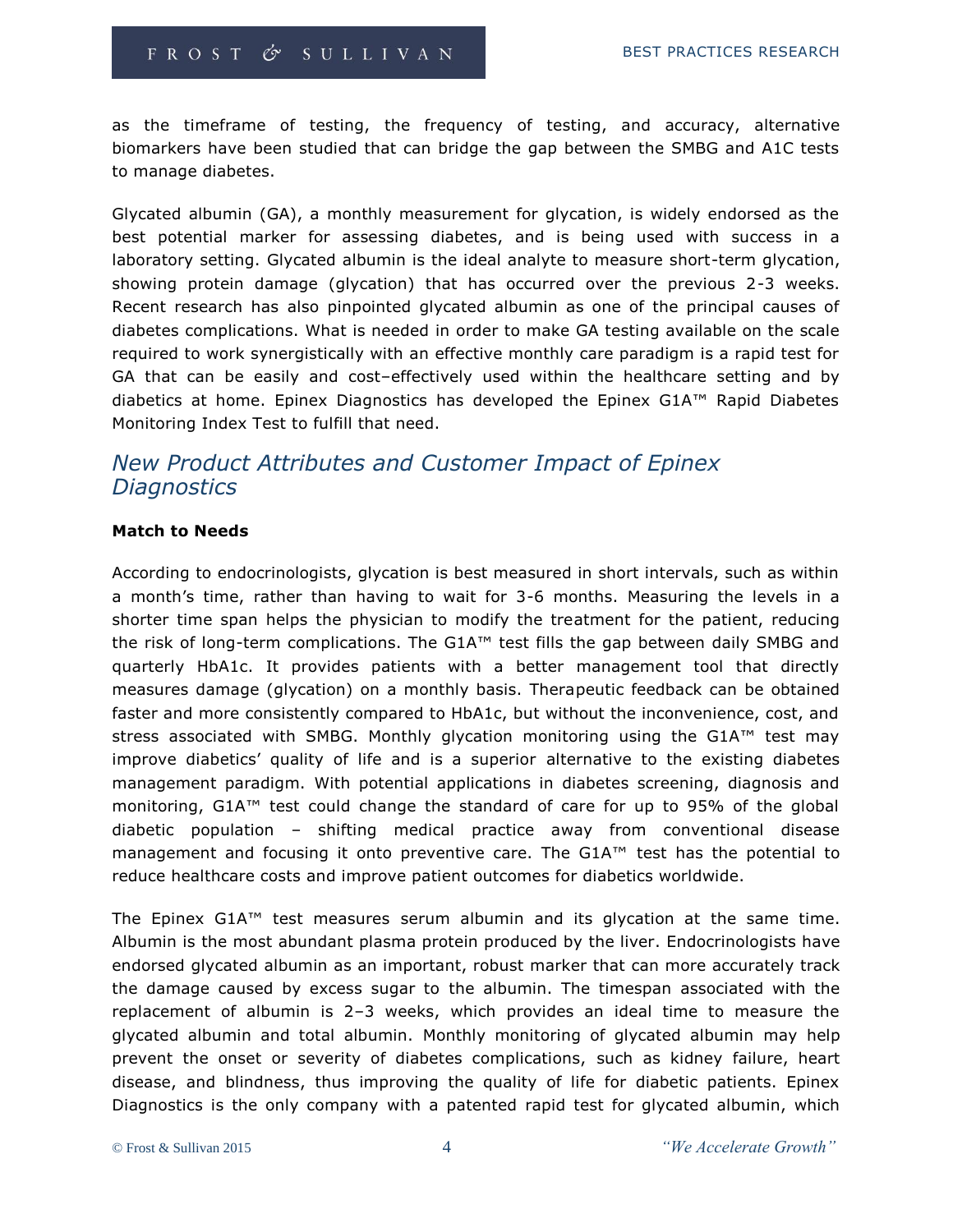makes the company an interesting competitor to watch in this area. The technology has been granted patents worldwide, including the United States, Europe, Canada, Japan and Hong Kong.

#### **Reliability**

The Epinex G1A™ test uses immunoassay technology in lateral flow format, resulting in a novel, rapid, quantitative test within a proven, reliable configuration. Immunoassays rely on the unique binding between an antigen and a chemically labeled antibody to indicate the presence or concentration of a particular analyte*.* The test will use a simple dualchannel cassette inserted into a proprietary reader device. It will be easy to use, with no training required, and will have the same sensitivity and specificity of a standard laboratory test. Epinex founder, Asad Zaidi, and his R&D group have used the latest technologies to develop synthetic peptides and monoclonal antibodies against glycated albumin for immunoassay development.

The test will be introduced in two models: a POC (Point-of-Care) test for Physician Office Laboratories, physicians, and health clinics; and an OTC (Over-the-Counter) model for direct sales to consumers through pharmacies, for in-home testing. The company also intends to investigate the potential for the G1A™ test to be used for diabetes screening and diagnosis.

#### **Positioning**

The POC segment of the diabetes monitoring market is poised for growth. While a monthly paradigm for diabetes monitoring is gaining widespread acceptance among diabetes specialists, there is no rapid test currently available to measure glycation on a monthly basis. The G1A™ test has the opportunity to become the accepted standard of care in the diabetes market. The G1A™ test for could change the standard of care for up to 95% of the global diabetic population – shifting medical practice away from conventional disease management and focusing it onto preventive care. Epinex believes that the G1A™ test will be covered by one of several existing CPT codes for glycated protein as a point-of-care diabetes monitoring test.

#### **Price/Performance Value**

Endocrinologists have stated that daily blood glucose testing could be reduced if a glycated albumin test becomes available in the market. From a cost perspective, the G1A<sup>™</sup> test, if administered at \$25 to \$30 per month, could save \$75-\$100 per patient per month in the cost of SMBG test strips (assuming the cost per strip is \$1.00). The G1A™ test from Epinex Diagnostics could cause a paradigm shift in the way diabetes is tested and diagnosed and potentially save billions of dollars in healthcare expenditures. With specific reimbursement codes already in place, insurance providers are likely to offer coverage for the test. The cost–benefit ratio of conventional blood glucose testing for type 2 diabetics has instigated a move away from offering coverage for test strips. Frost &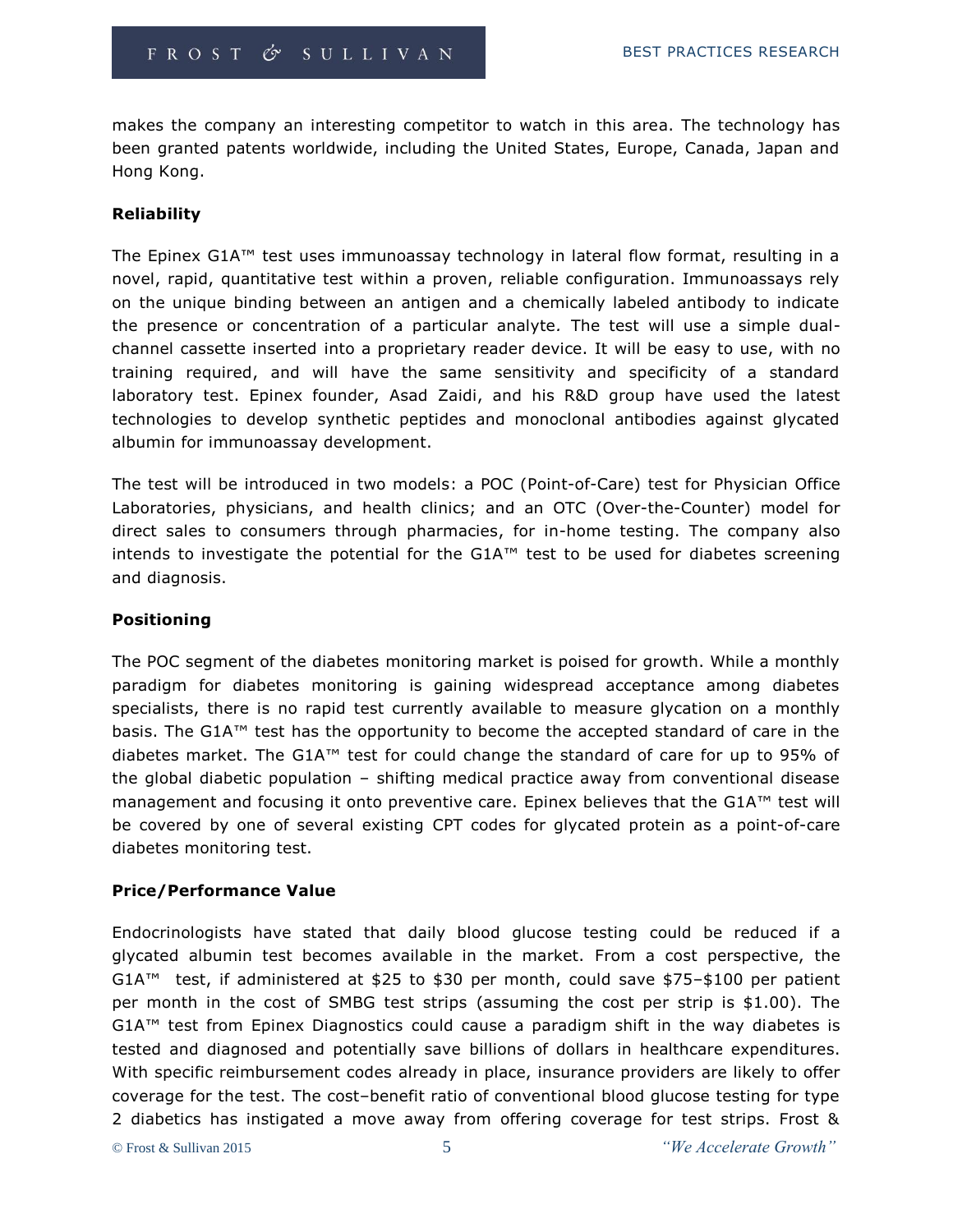Sullivan research states that in 2012, almost \$1.3 billion was paid by the U.S Center for Medicare and Medicaid Services (CMS) as reimbursement for blood glucose reagent test strips. Given this vast expenditure, the public health system in the United States is certainly questioning the rationale of advocating blood glucose testing for type 2 diabetics. Based on a recent report from Frost & Sullivan on the SMBG market, the G1A™ test from Epinex has the potential to displace approximately \$3.0 billion of the type 2 diabetes glucose test strip market (assuming a \$0.50 cost per strip). Although the company has not yet submitted the test for regulatory approval, the test has already raised very strong interest in the diabetes society.

### *Conclusion*

Given the potential value of the test, in terms of economic cost benefits and health benefits, the G1A™ test could truly change the way diabetes is monitored, with Epinex poised to become a major player in the diabetes market. The novelty of this approach using monthly glycation testing at a point of care site leads us to believe that this test has enormous potential. It can displace a significant SMBG market for type II diabetics, and replace HbA1C testing where HbA1C is not effective, such as for diabetics on dialysis, diabetics with hemoglobinopathies and for gestational diabetics. It may help reduce SMBG testing for Type II diabetics and become a new standard in diabetes screening, diagnosis and monitoring.

With its strong overall performance, Epinex Diagnostics has earned Frost & Sullivan's New Product Innovation Award.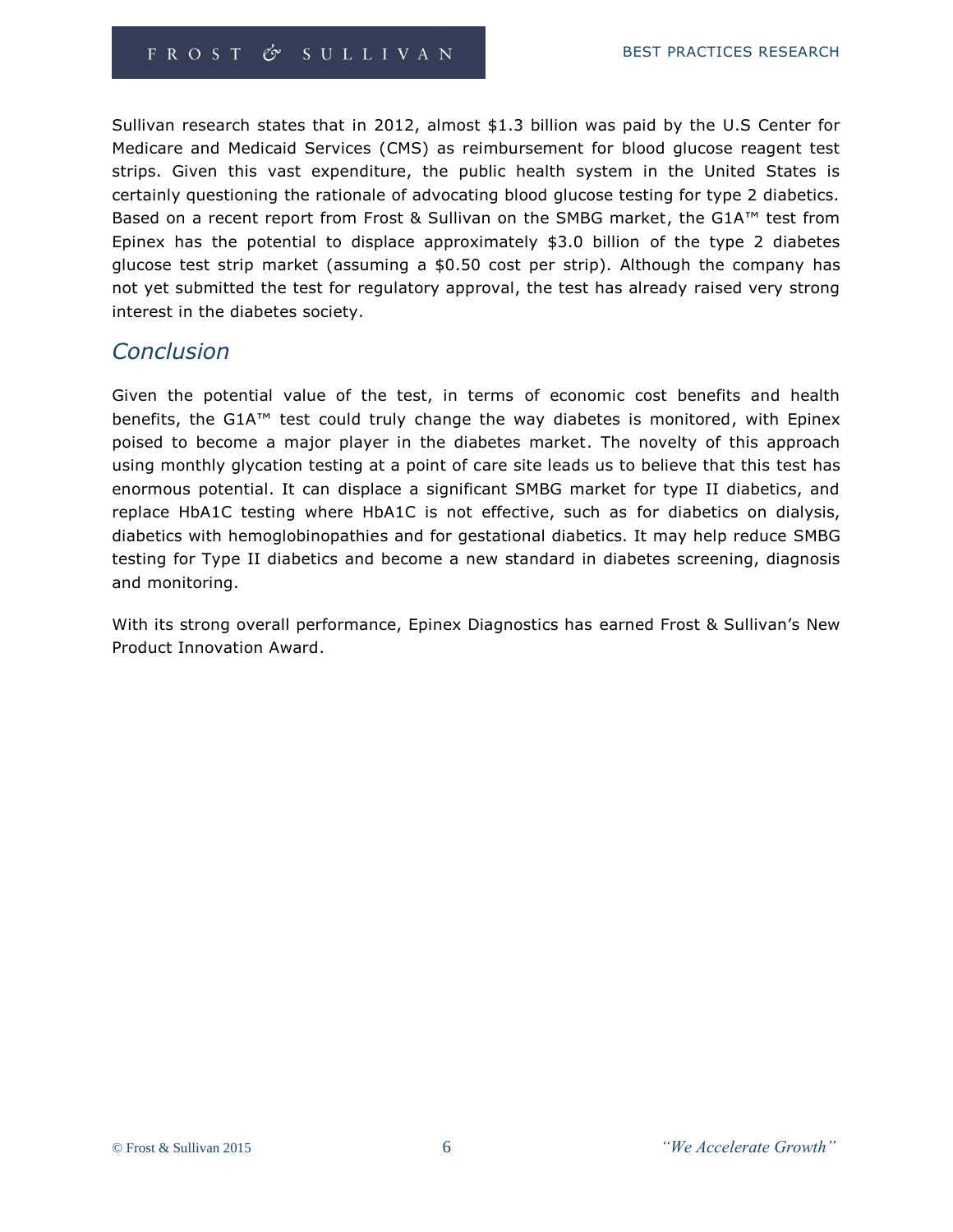# Significance of New Product Innovation

Ultimately, growth in any organization depends upon continually introducing new products to the market, and successfully commercializing those products. For these dual goals to occur, a company must be best-in-class in three key areas: understanding demand, nurturing the brand, differentiating from the competition. This three-fold approach to delivering New Product Innovation is explored further below.

• Acquire competitors' customers • Earn customer loyalty • Increase renewal rates • Foster strong corporate identity • Increase upsell rates • Improve brand recall • Build a reputation for value • Inspire customers • Increase market penetration • Build a reputation for creativity **New Product** Innovation Leadership **COMPETITIVE POSITIONING** • Stake out a unique market position • Promise superior value to customers • Implement strategy successfully • Deliver on the promised value proposition • Balance price and value

# Understanding New Product Innovation

Innovation is about finding a productive outlet for creativity—for translating ideas into high quality products that are of a consistently high quality and have a deep impact on the customer.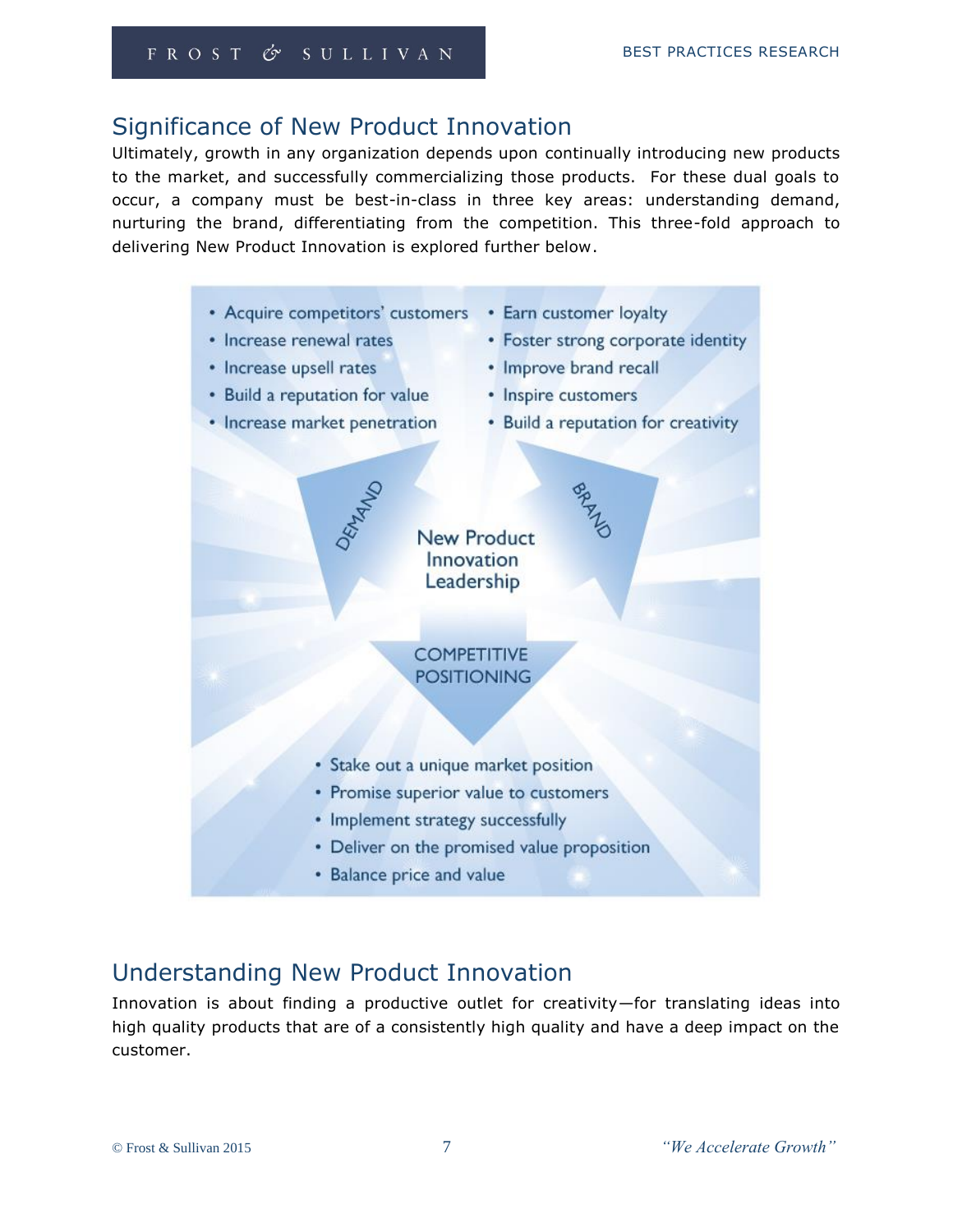## *Key Benchmarking Criteria*

For the New Product Innovation Award, we evaluated two key factors— New Product Attributes and Customer Impact—according to the criteria identified below.

#### **New Product Attributes**

Criterion 1: Match to Needs Criterion 2: Reliability Criterion 3: Quality Criterion 4: Positioning Criterion 5: Design

#### **Customer Impact**

Criterion 1: Price/Performance Value Criterion 2: Customer Purchase Experience Criterion 3: Customer Ownership Experience Criterion 4: Customer Service Experience Criterion 5: Brand Equity

# Best Practice Award Analysis for Epinex Diagnostics *Decision Support Scorecard*

To support its evaluation of best practices across multiple business performance categories, Frost & Sullivan employs a customized Decision Support Scorecard. This tool allows our research and consulting teams to objectively analyze performance, according to the key benchmarking criteria listed in the previous section, and to assign ratings on that basis. The tool follows a 10-point scale that allows for nuances in performance evaluation; ratings guidelines are illustrated below.

#### RATINGS GUIDELINES



The Decision Support Scorecard is organized by New Product Attributes and Customer Impact (i.e., the overarching categories for all 10 benchmarking criteria; the definitions for each criteria are provided beneath the scorecard). The research team confirms the veracity of this weighted scorecard through sensitivity analysis, which confirms that small changes to the ratings for a specific criterion do not lead to a significant change in the overall relative rankings of the companies.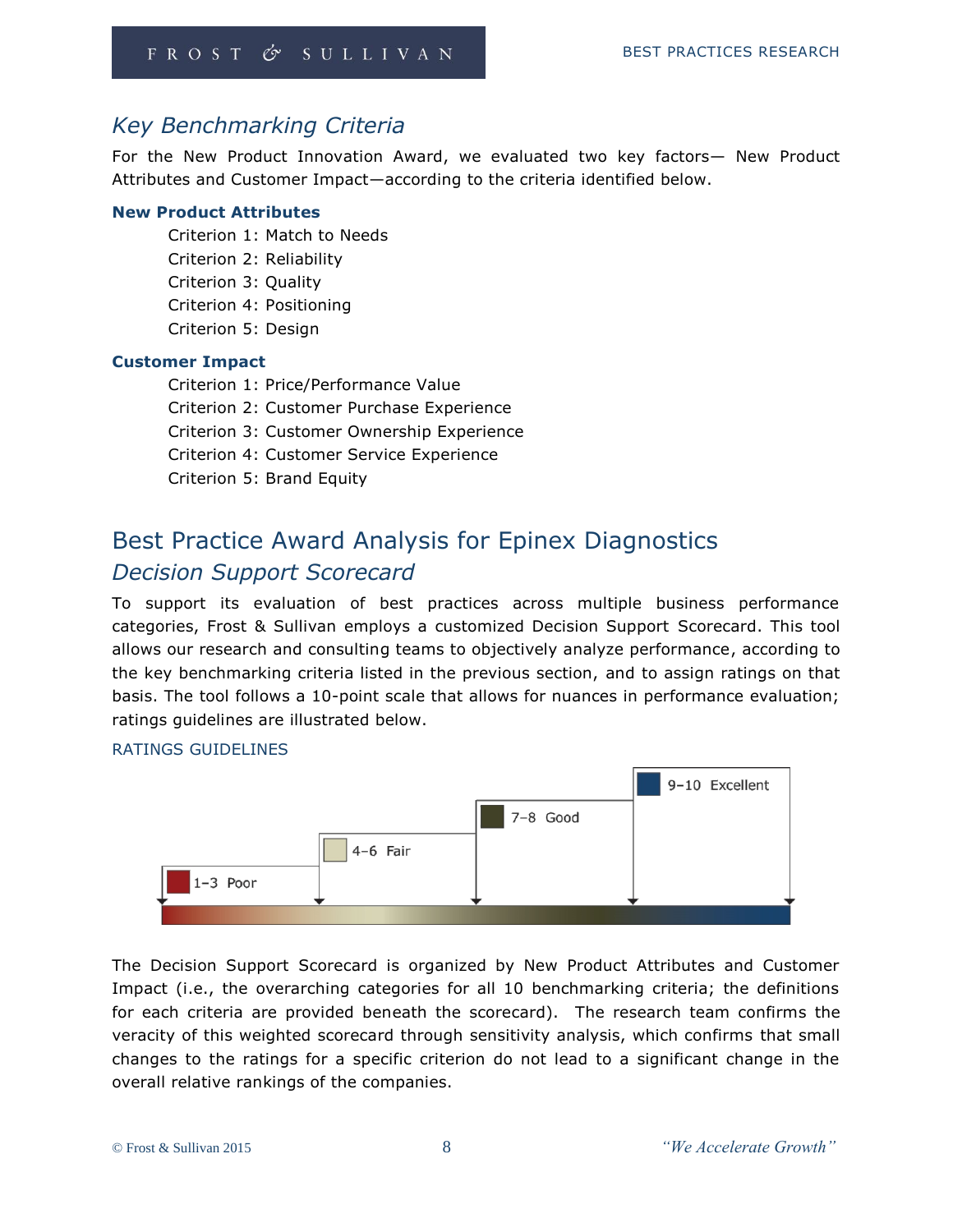The results of this analysis are shown below. To remain unbiased and to protect the interests of all organizations reviewed, we have chosen to refer to the other key players in as Company 2 and Company 3.

#### DECISION SUPPORT SCORECARD FOR NEW PRODUCT INNOVATION AWARD (ILLUSTRATIVE)

| Measurement of $1-10$ (1 = poor; 10 = excellent) |                           |                    |                                 |
|--------------------------------------------------|---------------------------|--------------------|---------------------------------|
| New Product Innovation                           | New Product<br>Attributes | Customer<br>Impact | <b>Average</b><br><b>Rating</b> |
|                                                  |                           |                    |                                 |
| <b>Epinex Diagnostics</b>                        |                           | 9                  | 9.0                             |
| Competitor 2                                     |                           | 8                  | 7.5                             |
| Competitor 3                                     | 6                         |                    | 6.5                             |

## *New Product Attributes*

#### **Criterion 1: Match to Needs**

Requirement: Customer needs directly influence and inspire the product's design and positioning

#### **Criterion 2: Reliability**

Requirement: The product has the potential to consistently meet or exceed customer expectations for consistent performance during its entire life cycle

#### **Criterion 3: Quality**

Requirement: Product will offer best-in-class quality, with a full complement of features and functionality

#### **Criterion 4: Positioning**

Requirement: The product will serve a unique, unmet need that competitors cannot easily replicate

#### **Criterion 5: Design**

Requirement: The product will feature an innovative design, enhancing both visual appeal and ease of use

## *Customer Impact*

#### **Criterion 1: Price/Performance Value**

Requirement: Products or services will offer the best value for the price, compared to similar offerings in the market

#### **Criterion 2: Customer Purchase Experience**

Requirement: Customers will feel that they are buying the most optimal solution that addresses both their unique needs and their unique constraints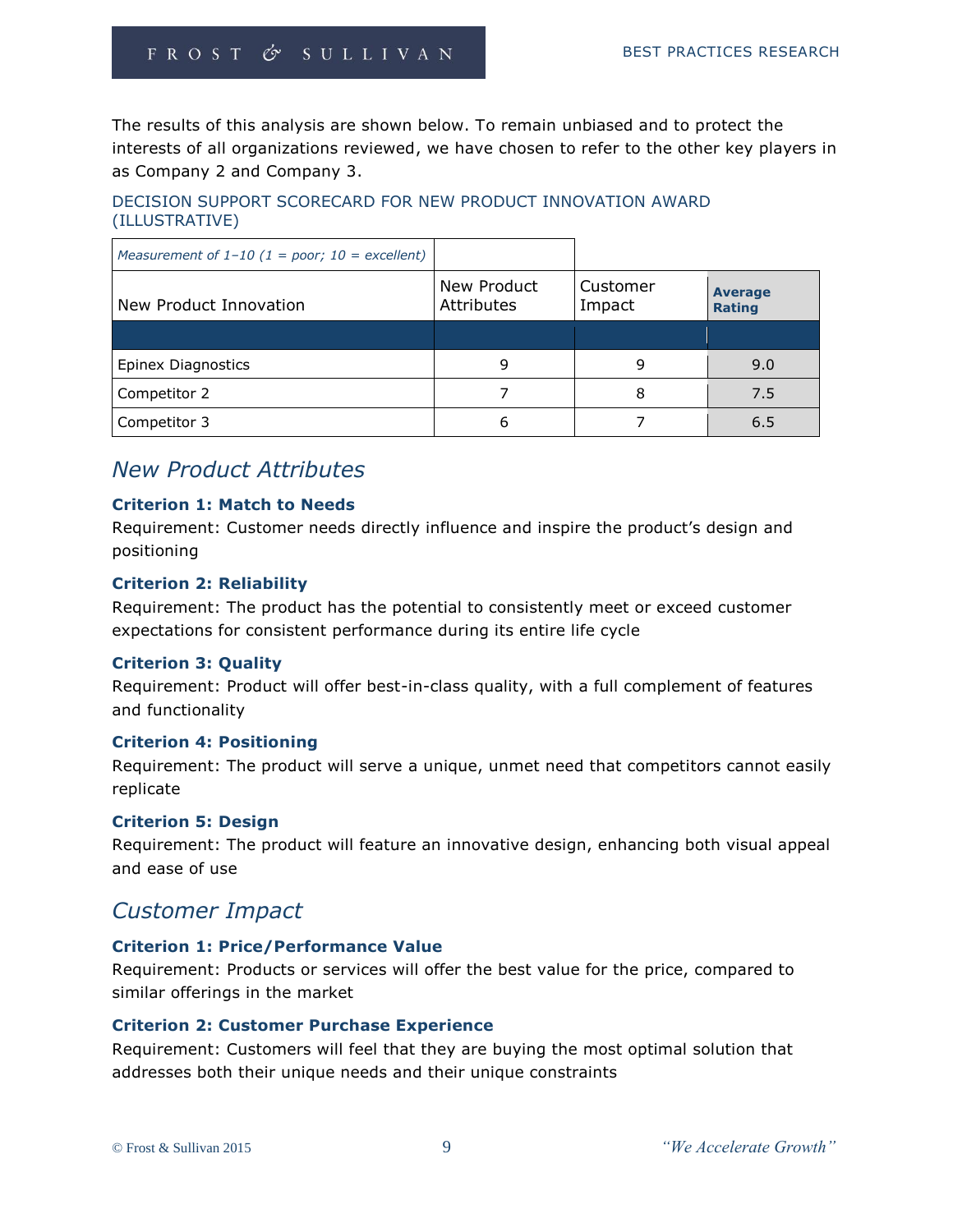#### **Criterion 3: Customer Ownership Experience**

Requirement: Customers will be proud to own the company's product or service, and have a positive experience throughout the life of the product or service

#### **Criterion 4: Customer Service Experience**

Requirement: Customer service will be accessible, fast, stress-free, and of high quality

#### **Criterion 5: Brand Equity**

Requirement: Customers will have a positive view of the brand and exhibit high brand loyalty

# *Decision Support Matrix*

Once all companies have been evaluated according to the Decision Support Scorecard, analysts can then position the candidates on the matrix shown below, enabling them to visualize which companies are truly breakthrough and which ones are not yet operating at best-in-class levels.

#### DECISION SUPPORT MATRIX FOR NEW PRODUCT INNOVATION AWARD (ILLUSTRATIVE)

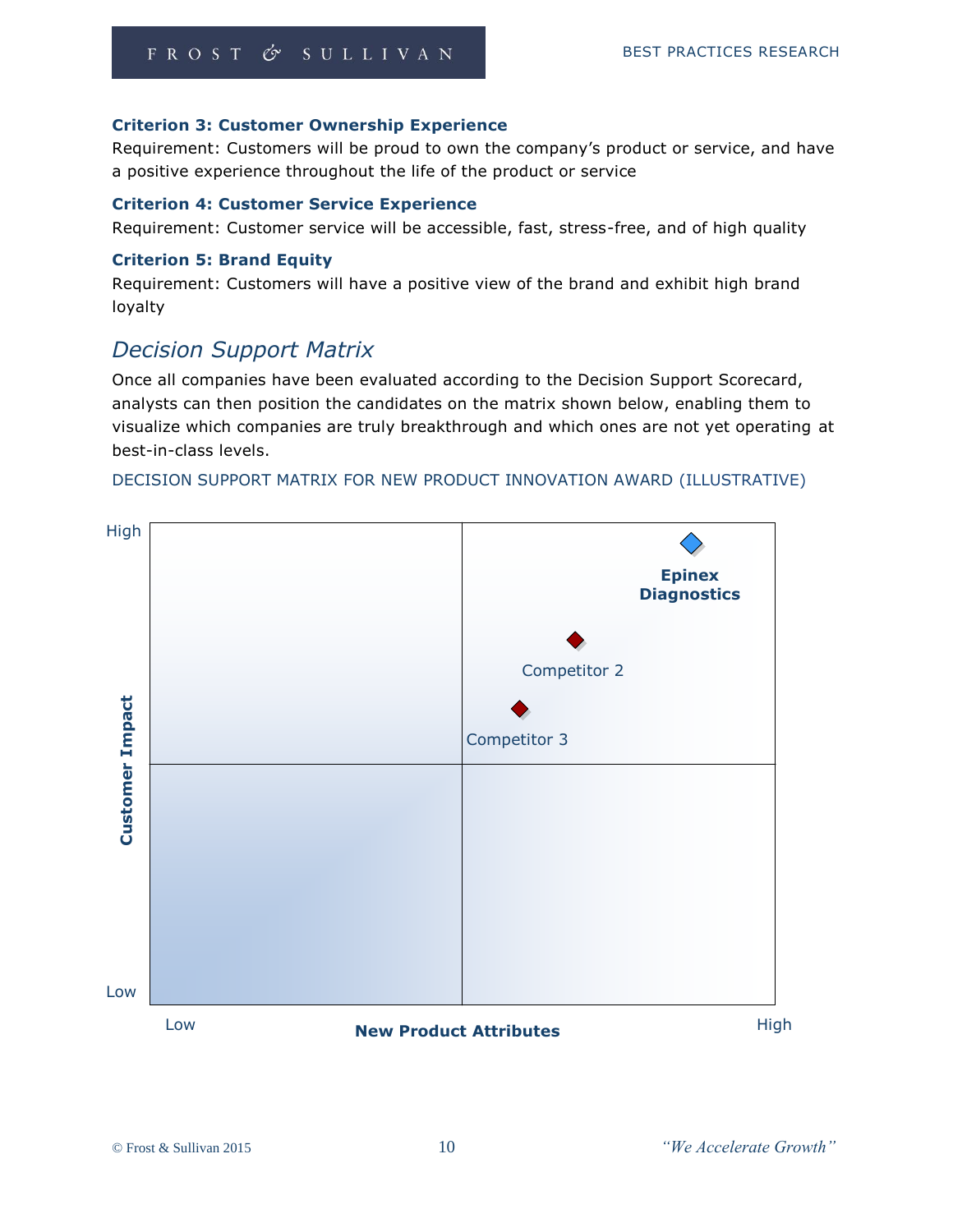# The Intersection between 360-Degree Research and Best Practices Awards

## *Research Methodology*

Frost & Sullivan's 360-degree research methodology represents the analytical rigor of our research process. It offers a 360-degree-view of industry challenges, trends, and issues by integrating all 7 of Frost & Sullivan's research methodologies. Too often, companies make important growth decisions based on a narrow understanding of their environment, leading to errors of both omission and commission. Successful growth strategies are founded on a thorough understanding of market, technical, economic, financial, customer, best practices, and demographic analyses. The integration of these research disciplines into the 360-degree research methodology provides an evaluation



platform for benchmarking industry players and for identifying those performing at bestin-class levels.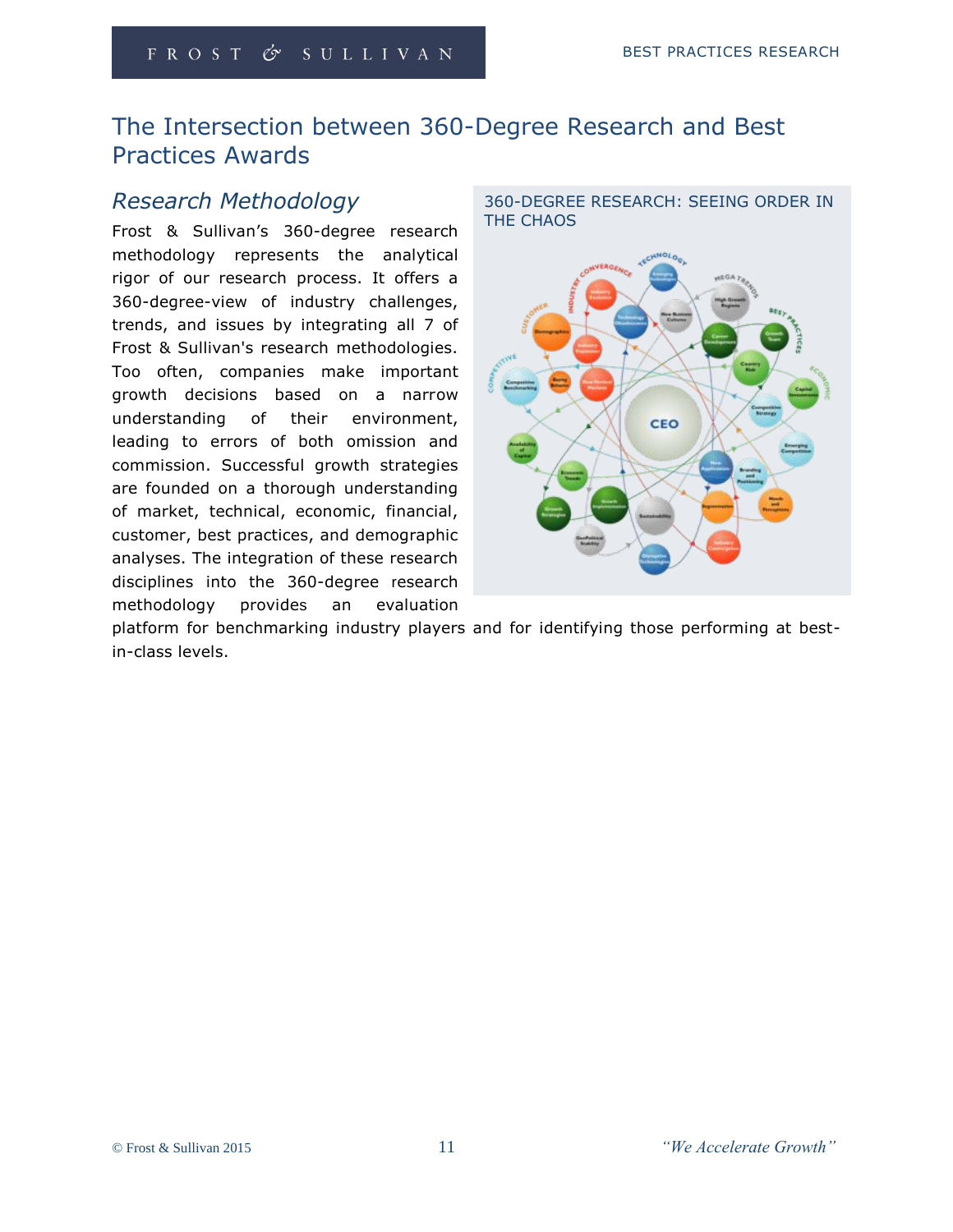## Best Practices Recognition: 10 Steps to Researching, Identifying, and Recognizing Best Practices

Our awards team follows a 10-step process (illustrated below) to evaluate award candidates and assess their fit with our best practice criteria. The reputation and integrity of our awards process are based on close adherence to this process.

| <b>STEP</b><br><b>OBJECTIVE</b> |                                                                |                                                                                    | <b>KEY ACTIVITIES</b>                                                                                                                            | <b>OUTPUT</b>                                                                                             |
|---------------------------------|----------------------------------------------------------------|------------------------------------------------------------------------------------|--------------------------------------------------------------------------------------------------------------------------------------------------|-----------------------------------------------------------------------------------------------------------|
| $\mathbf{1}$                    | Monitor,<br>target, and<br>screen                              | Identify award recipient<br>candidates from around the<br>globe                    | • Conduct in-depth industry<br>research<br>• Identify emerging sectors<br>· Scan multiple geographies                                            | Pipeline of candidates who<br>potentially meet all best-<br>practice criteria                             |
| 2                               | <b>Perform</b><br>360-degree<br>research                       | Perform comprehensive,<br>360-degree research on all<br>candidates in the pipeline | • Interview thought leaders<br>and industry practitioners<br>• Assess candidates' fit with<br>best-practice criteria<br>• Rank all candidates    | Matrix positioning all<br>candidates' performance<br>relative to one another                              |
| 3                               | <b>Invite</b><br>thought<br>leadership in<br>best<br>practices | Perform in-depth<br>examination of all candidates                                  | • Confirm best-practice criteria<br>• Examine eligibility of all<br>candidates<br>• Identify any information gaps                                | Detailed profiles of all<br>ranked candidates                                                             |
| 4                               | <b>Initiate</b><br>research<br>director<br>review              | Conduct an unbiased<br>evaluation of all candidate<br>profiles                     | • Brainstorm ranking options<br>· Invite multiple perspectives<br>on candidates' performance<br>· Update candidate profiles                      | Final prioritization of all<br>eligible candidates and<br>companion best-practice<br>positioning paper    |
| 5                               | <b>Assemble</b><br>panel of<br>industry<br>experts             | Present findings to an expert<br>panel of industry thought<br>leaders              | • Share findings<br>• Strengthen cases for<br>candidate eligibility<br>• Prioritize candidates                                                   | Refined list of prioritized<br>award candidates                                                           |
| 6                               | <b>Conduct</b><br>global<br>industry<br>review                 | Build consensus on award<br>candidates' eligibility                                | • Hold global team meeting to<br>review all candidates<br>• Pressure-test fit with criteria<br>• Confirm inclusion of all<br>eligible candidates | Final list of eligible award<br>candidates, representing<br>success stories worldwide                     |
| 7                               | <b>Perform</b><br>quality check                                | Develop official award<br>consideration materials                                  | • Perform final performance<br>benchmarking activities<br>• Write nominations<br>• Perform quality review                                        | High-quality, accurate, and<br>creative presentation of<br>nominees' successes                            |
| 8                               | <b>Reconnect</b><br>with panel of<br>industry<br>experts       | Finalize the selection of the<br>best-practice award recipient                     | • Review analysis with panel<br>• Build consensus<br>• Select winner                                                                             | Decision on which company<br>performs best against all<br>best-practice criteria                          |
| 9                               | Communicate<br>recognition                                     | Inform award recipient of<br>award recognition                                     | • Present award to the CEO<br>• Inspire the organization for<br>continued success<br>• Celebrate the recipient's<br>performance                  | Announcement of award<br>and plan for how recipient<br>can use the award to<br>enhance the brand          |
|                                 | Take<br>10 strategic<br>action                                 | Once licensed, share award<br>news with stakeholders and<br>customers              | • Coordinate media outreach<br>· Design a marketing plan<br>• Assess award's role in future<br>strategic planning                                | Widespread awareness of<br>recipient's award status<br>among investors, media<br>personnel, and employees |